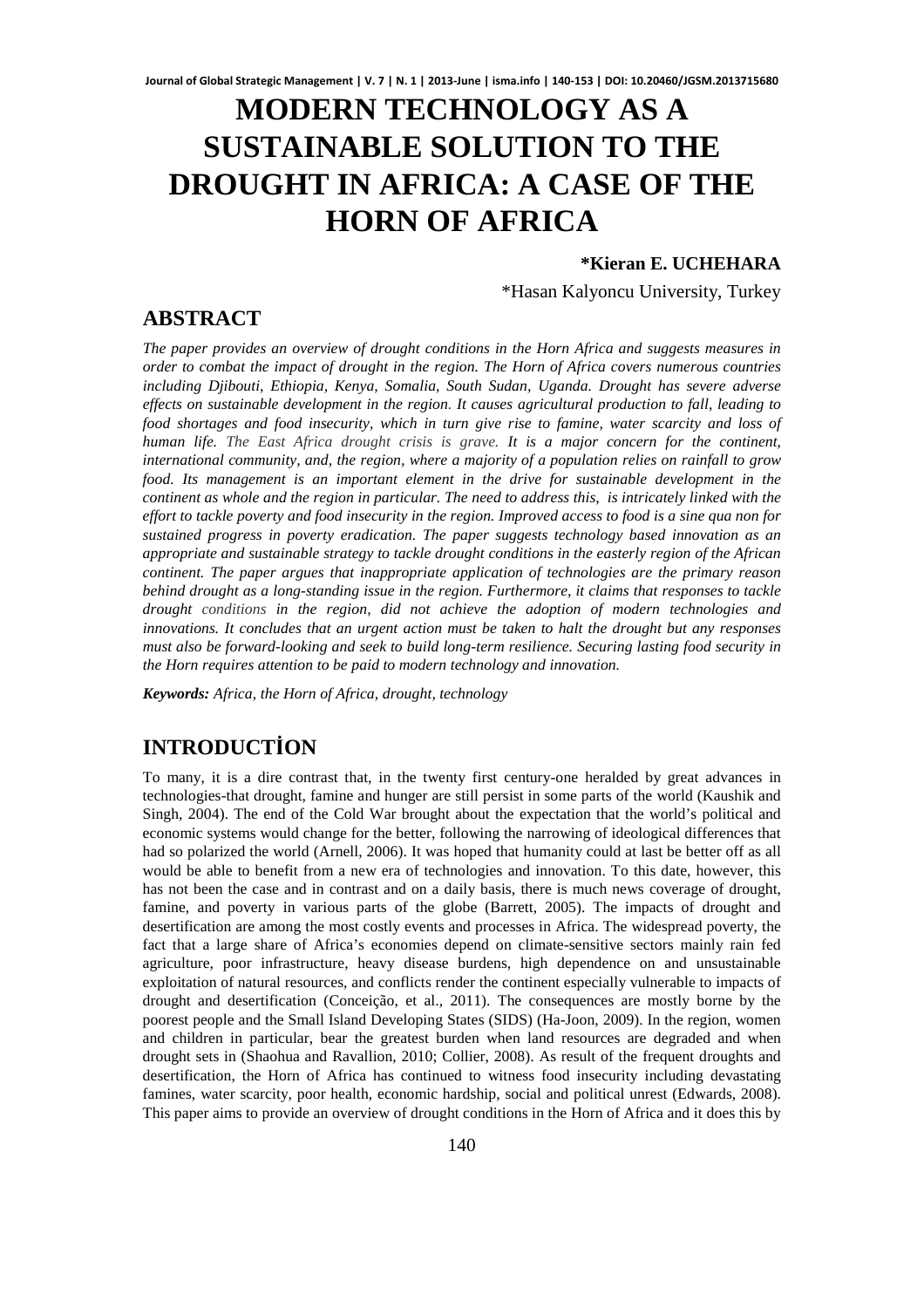analyzing the drought conditions in six countries in the region. Its objective is to serve the international community to formulate policies as 'directives toward action' in order to combat drought and its aftermaths in East Africa. The question the paper asks is: What are the international community's responses to combat drought conditions in the region? Interventions to the gravity of drought impacts in the region, are demonstrated below by analyzing drought conditions in six countries in the region such as Djibouti, Ethiopia, Kenya, Somalia, South Sudan and Uganda. The conclusion section summarizes the discussion. **Journal of Global Strategic Management | V. 7 | N. 1 | 2013-June | isma.info | 140-153 | DOI: 10.20460/JGSM.2013715680**

#### **Definitions**

There is no universal definition of drought, but meteorologists monitor the extent and severity of drought in terms of rainfall deficiencies. A more in-depth definition of drought includes four subdefinitions; these are meteorological, hydrological, agricultural, and socio-economic drought. Agriculturalists, in turn, rate its impact on primary industries, hydrologists compare ground water levels, and sociologists define it in terms of social expectations and perceptions (Alley, 1984; Elodie, et. al., 2010; Ellis and Swift, 1988; Collins, 2002; Davidson, 1969).

For the purpose of this paper, we define drought as a 'prolonged, abnormally dry period when there is not enough water for users' ordinary and daily needs'. A drought in this sense is an extended period of months or years when a region notes a deficiency in its water supply. Generally, this occurs when that region receives consistently below average precipitation levels which can have a substantial impact on the ecosystem and agriculture of the affected region. Although droughts can persist for several years, even a short, intense drought can cause significant damage, and harm the local economy (Wilhite, 2000; Keddy, 2007). At a certain moment, depending on a combination of physical and social factors, a prolonged dry period becomes a drought (Henriques and Santos, 1999).

Although drought has several definitions, but the central element in these definitions is water deficit. In general, drought is defined as an extended period–a season, a year, or several years–of deficient rainfall relative to the statistical multi-year average for a region (Safra, 2002; Joireman, 1997; Dewar and Wallis, 1999). This deficiency results in water shortage for a given activity, group, or environmental sector. Periods of drought can have significant environmental, agricultural, health, economic, and social consequences (Dewar and Wallis, 1999). The effect varies according to the degree of the vulnerability in the affected region. For example, subsistence farmers are more likely to migrate during drought because they do not have any other alternative food sources. Areas with populations that depend on farming as a major food source are more vulnerable to drought-triggered famine (Keen, 1994).

Globally, drought is a normal, recurring feature of the climate in most parts of the world (Heddinghaus and Sabol, 1991; Şarlak, Kahya and Bég, 2009). Modern peoples can effectively mitigate much of the impact of drought through irrigation, crop rotation and Technologies (Jennifer and Naylor, 2011; Burney, et al., 2010). Yet, the failure to do so carries a grave human cost in today's world, exacerbated by ever increasing population densities. Lengthy periods of drought have long been a key trigger for mass migration, and have played a key role in a number of ongoing conflicts and other humanitarian crises in the Horn of Africa as well as in the Sahel region.

Different scholars have provided differing definitions for 'famine'. Amartya Sen defines famine as "unequal distribution of food supply." His argument is that famine is not a shortage of aggregate food supply, but the inability of individuals to afford available food (Keen, 1994). In this sense, a good harvest throughout a year does not guarantee that there will be no famine. In some instances, governments may manipulate food supplies for political reasons, using food as a weapon. Another definition for famine is drawn from a local perception in Western Sudan. Famine, according to De Waal, is "a disruption of life, involving hunger and destitution for sometimes, but not always death" (Edkins, 2000). In this sense, De Waal has tried to make a distinction between the European perception of famine, starvation to death, and the African view that believes famine involves hunger and destitution, but not necessarily death. Other scholars relate behavioral changes with famine. Edkins, for example, states that famine is "a socio-economic process that causes the accelerated destitution of the most vulnerable and marginal groups in society" (Edkins, 2000). Trying to bring all these ideas together, a working definition can be inferred as 'a phenomenon in which a large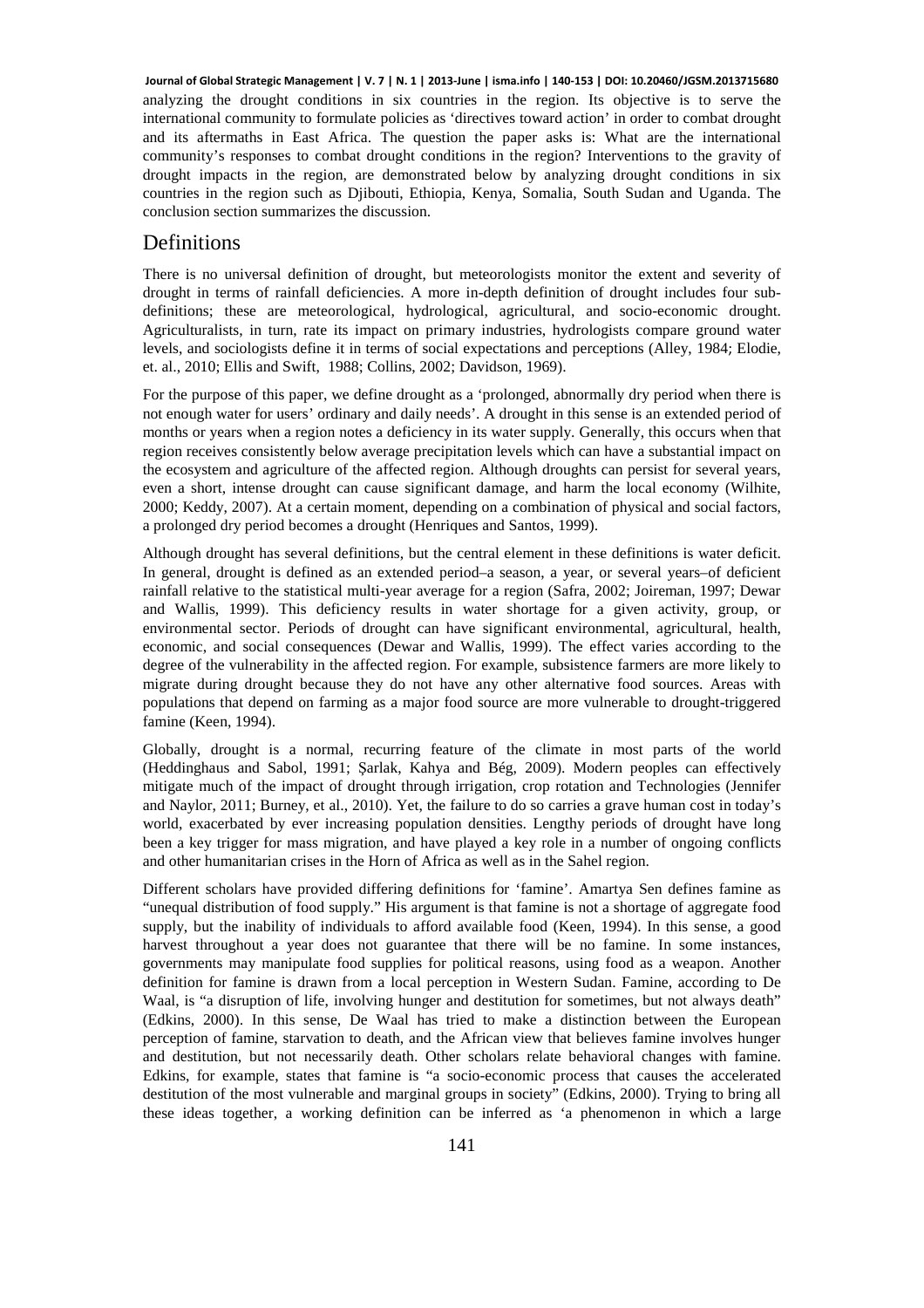percentage of population is so under nourished that death by starvation becomes very common' (Edkins, 2000). Drought, mismanagement of food supplies, and policy failures are causes of famine. In many cases, these situations exist together, each reinforcing the others. **Journal of Global Strategic Management | V. 7 | N. 1 | 2013-June | isma.info | 140-153 | DOI: 10.20460/JGSM.2013715680**

## Drought Conditions in the Horn of Africa

Recurring droughts leading to desertification in the Horn of Africa have created grave ecological catastrophes, prompting massive food shortages that exist to this day (Darkoh, 2003). To the northwest of the Horn, the Darfur conflict in the neighboring Sudan, also affecting Chad, was fueled by decades of drought. Combined with desertification and overpopulation, draughts are among the main causes of Darfur-like conflicts (Lotta and Wallensteen, 2011), because the Arab Baggara nomads searching for water have to take their livestock further south, to land mainly occupied by non-Arab farming peoples (Edwards, 2008). Generally, rainfall is related to the amount of water vapor in the atmosphere, combined with the upward moving of the air mass containing that water vapor (Dewar and Wallis, 1999). If either is reduced, the result is a drought. This can be triggered by an above average prevalence of high pressure systems, winds carrying continental, rather than oceanic air masses-that is, reduced water content-and ridges of high pressure areas form patterns which prevent or restrict the developing of thunderstorm activity or rainfall over one certain region.

A more viable long-term solution that can help drought in an essential way needs to be found. Merely responding to the emergency appeal for humanitarian assistance is not a long-lasting solution to drought. A solution to it has to do, for instance, with the application of modern technologies and innovations.

# **COUNTRY OVERVİEWS:**

#### Djibouti

Although rainfall fluctuations and drought are intrinsic features of Djibouti's semi-arid climate, the current drought far exceeds normal variation. Insufficient rainfall since 2005–with less than 50% of the normal average recorded since September 2007–has had a direct and life-threatening impact upon the most vulnerable people of Djibouti, particularly pastoralists and rural dwellers (De Witt and Stankiewicz, 2006). Two-thirds of the country receive less than 10 mm of rain, according to Famine Early Warning Systems Network (FEWSNET), causing depletion of water reserves, deterioration of livestock health and milk production, massive loss of livestock, and the resulting destruction of livelihoods and sources of income (De Witt and Stankiewicz, 2006).

The drought has led rural households to migrate within their region or through neighboring regions and, principally, towards the capital, Djibouti city. Households that could not afford to migrate suffered a loss of 70 percent to 100 percent of their livestock. The number of cultivated plots dropped sharply in the last four years of the drought. Increased rural-urban migration has concentrated 70.6 percent of the population in urban areas, including 58.1 percent in the capital city (Joireman, 1997; Dewar and Wallis, 1999). Water shortages in Djibouti city are expected to become a serious issue. Urban food insecurity is rising due to high levels of unemployment and an increase of food prices. Unemployment in the capital stands at 60 percent and is at its worst during the summer months (July-September). Currently food prices are 68 percent over the five-year average, aggravated by deteriorating terms of trade. The country's resistance to international food price fluctuations is weak as 90 percent of food products are imported (Joireman, 1997; Dewar and Wallis, 1999).

## Ethiopia

In Ethiopia, the prolonged La Niña conditions have affected two consecutive rainy seasons, causing rapidly deteriorating food security in the drought-affected lowlands of southern and south-eastern Ethiopia, as well as in parts of the central and southern highlands that depend on short-cycle crops cultivated during the February-to-May rainy season. By July 2011, the number of people identified in the Government's revised Humanitarian Requirements Document (HRD) as requiring relief food assistance had increased by 47 percent, to 4.56 million. The largest increases were recorded in Oromia 178 percent and Southern Nations, Nationalities and People's Region (SNNPR) 187 percent (Joireman, 1997; Dewar and Wallis, 1999).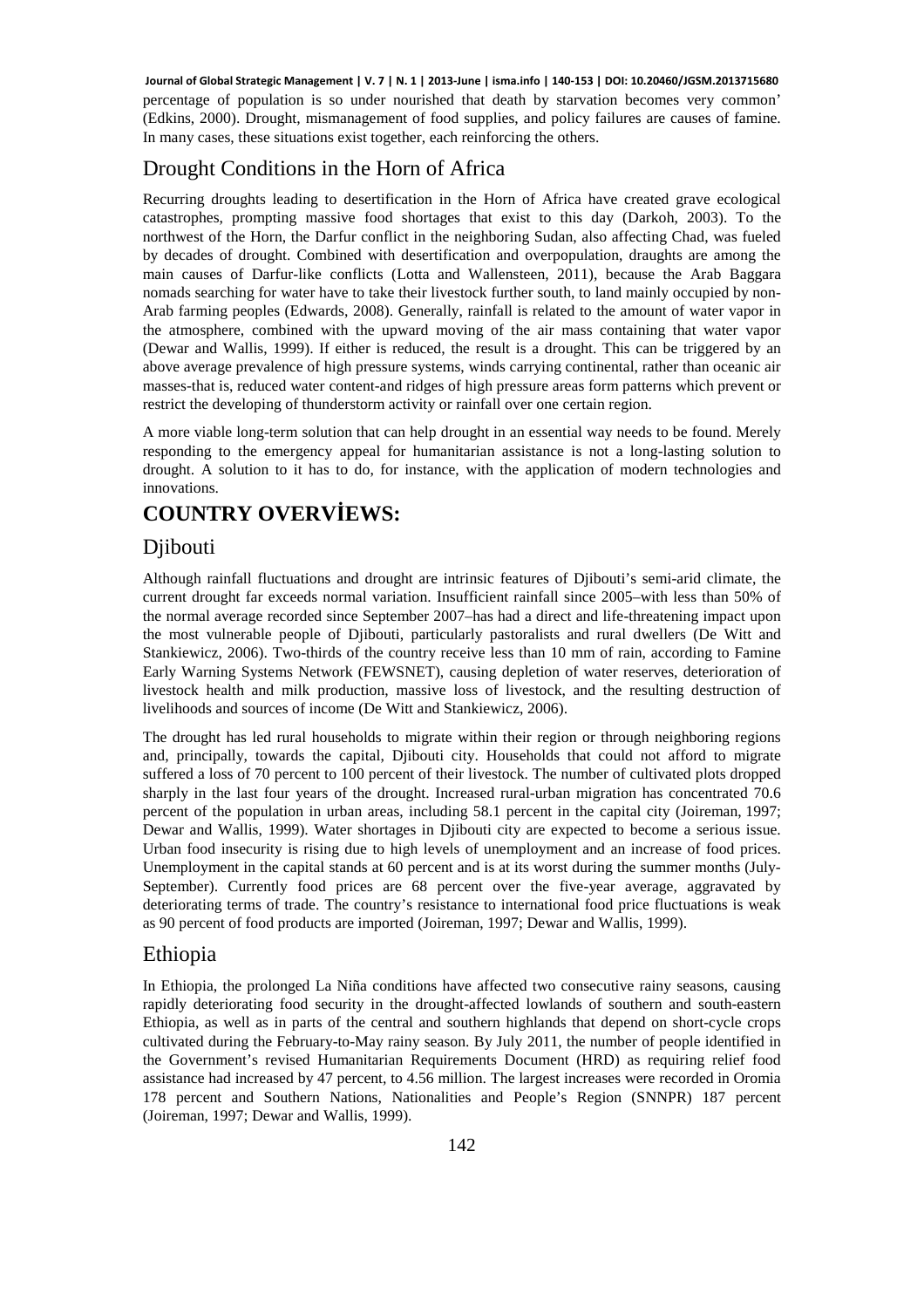#### Kenya **Journal of Global Strategic Management | V. 7 | N. 1 | 2013-June | isma.info | 140-153 | DOI: 10.20460/JGSM.2013715680**

Due to drought, the conditions in Kenya's northern and northeastern districts deteriorated further after a poor March-to-June rain season. The current drought comes against a backdrop of climate change and associated global warming set to intensify the severity, duration, and frequency of droughts. An analysis of the rainfall status by the Kenyan Meteorological Department for the last 60 years illustrates that the long rains have particularly been deficient in the last ten years (Joireman 1997; Dewar and Wallis, 1999). Recovery gains made after the 2009/2010 El Niño heavy rains have been eroded. Severe drought is a consequence of several years of rainfall failure occurring in consecutive rainfall seasons, a situation that has eroded communities' ability to cope with, and recover from, poor seasons (Yillia, Kreuzinger, Mathooko, 2008). This has worsened food insecurity and water shortages, led to increased conflict in pastoral areas, and increased the risk of human and livestock disease outbreaks (Elodie, et al., 2010; Davies, 2009).

#### Somalia

In this country, other most affected districts are in north northeast, where food insecurity reach crisis levels. Meanwhile, drought across the Horn of Africa has consequences. The 1.4 million people in Somali targeted for relief food assistance constitute approximately one-third of the region's population (Dewar and Wallis, 1999; Joireman, 1997). Nationwide, the areas most severely affected by drought include the pastoral districts of Wajir, Marsabit, Isiolo, northern Garissa, northern Tana River, Mandera, and Samburu; and the south-eastern districts of Kitui, Makueni, Mwingi, and Tharaka. The devastating drought impacts have forced thousands of Somalis into Kenya's overcrowded Dadaab camps (Kwasi, 2009; Hazell and Hess, 2010).

The total failure of the October-to-December rains in 2010 and low downfall of April-to-June rains in 2011 resulted in crop failure, reduced demand for labor, pasture and water shortages, weak and low well-being of the livestock, and animal mortality (Hazell and Hess, 2010; Nyakairu, 2011). The decline in cereal availability and ongoing trade restrictions have led to high local cereal prices causing livestock-to-cereal/wage-to-cereal terms of trade to deteriorate sharply, substantially reducing the purchasing power in all the populated regions.

In the lowlands of the Somali Region, Southern Oromia and Southern (SNNPR), the failure of the short October-to-December rains in 2010 was followed by poor rains from March to May 2011 (Hazell and Hess, 2010; Nyakairu, 2011). While some rains belatedly fell in parts of the droughtaffected region in May, the temporary relief they brought from severe water and pasture shortages is already being exhausted. Water trucking, which began in some areas as early as November 2010 and expanded to include all districts of the Somali region and most of the southern Oromia and southern SNNPR by late April, was resumed in the southernmost areas of Somali and Oromia in July as the drought-affected areas entered a new dry season. Water shortages in most areas re-emerge and grow more severe in the months leading up to the forthcoming rains in October 2011. Early and large scale migrations of pastoralist households and their livestock within Ethiopia and from other countries reduced productivity and resulted in high rates of livestock death. High inflation–up to 45 percent in June 2011 compared to the same month in 2010–and limited availability of food and other goods in some markets, particularly in the Somali region, exacerbated the situation (Hazell and Hess, 2010; Nyakairu, 2011). The conditions are particularly acute in parts of SNNPR that depend on the consumption of sweet potatoes as a bridging food since other root crop harvests failed completely.

#### South Sudan

Global acute malnutrition remains above the emergency thresholds in many parts of South Sudan. Continued food insecurity is linked to conflict, population displacement, low levels of food production, and rising food prices (Tilman and Schindler, 2009; Bryceson, 2006). The current progress of the rains is of concern as erratic rainfall and dry spells in some states are still a matter to worry about. If the current rainfall pattern continues, the production of staples (maize and sorghum) will be negatively affected, increasing the risk of food insecurity. Pastures could be depleted, forcing herders to migrate in search of water and pasture. The effects of drought in the Horn of Africa could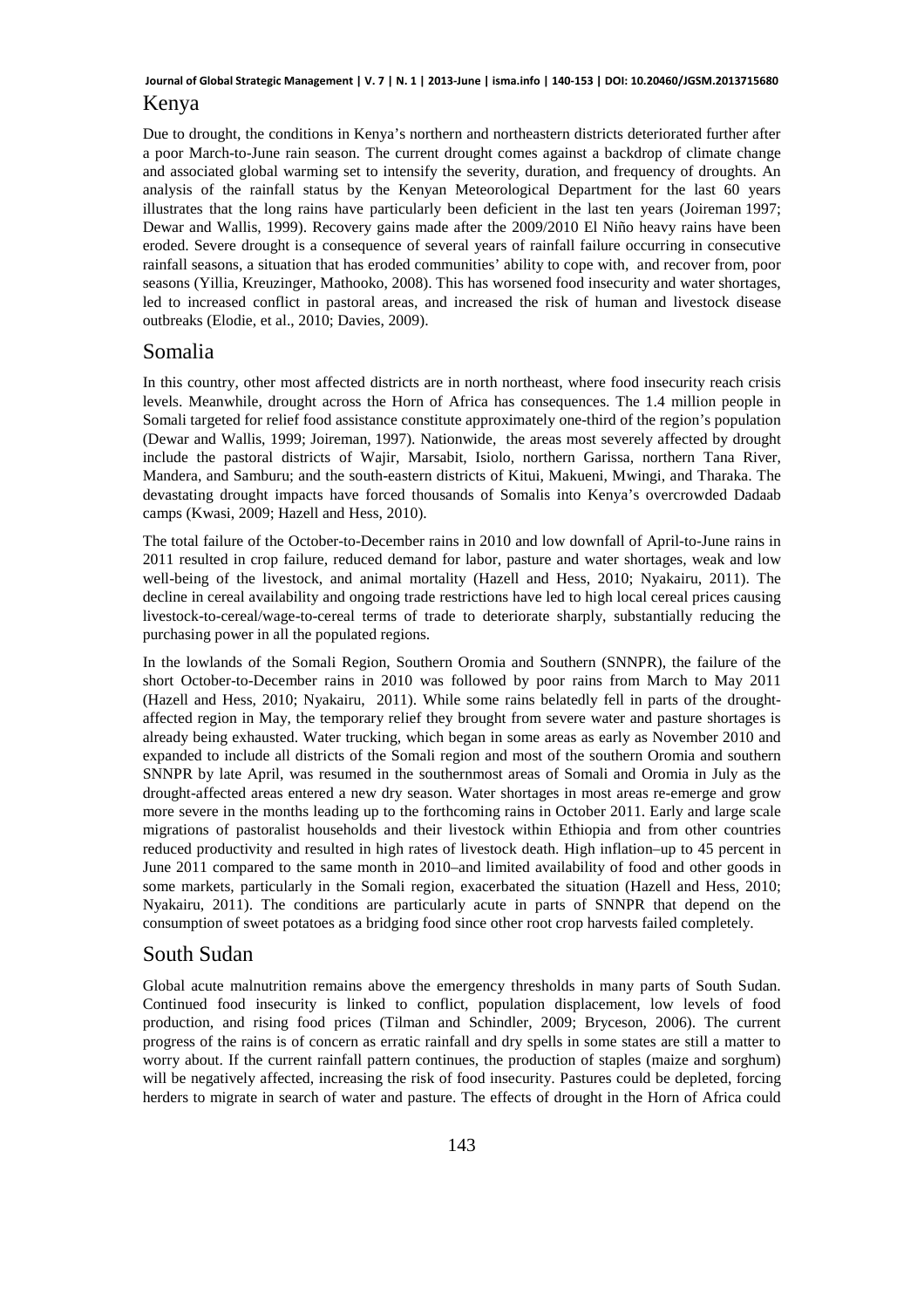be felt along the border areas of Jonglei state in the form of reduced commodity flows from neighbouring countries (DeGrassi, 2005). **Journal of Global Strategic Management | V. 7 | N. 1 | 2013-June | isma.info | 140-153 | DOI: 10.20460/JGSM.2013715680**

#### Uganda

Many parts of Uganda are food-secure following the good aggregate cereal production in 2010 and the forecast favoring production in most of the country in 2011. However, pockets of chronic food insecurity exist, particularly in the north. An estimated 600 000 people are moderately food insecure, mainly in Karamoja and Acholi subregions (Alain and Sadoulet, 2010a; Nyakairu, 2011). The main threats to food security in Uganda are outbreaks of animal diseases, natural disasters, and the continuing challenges of post-conflict recovery process. There has been some localized impact of the drought crisis in the Horn of Africa in eastern and northern Uganda with late rains delaying planting, which will likely delay harvests in Septemebr and lengthen the lean season (Xinshen, Hazell and Thurlow, 2010; Dorosh, et al., 2012; Douglas, et al., 2007). In addition, an outbreak of foot-andmouth disease in February ended up in the closure of livestock markets and disrupted livelihoods in Nakarpiripirit and Amudat districts (Xinshen, Hazell and Thurlow, 2010).

In the vast desert areas of Afar, Somalia, and Borena, the predicament of pastoralists and traders has been aggravated by the poor functioning infrastructure system. The evidence here reinforces the hypothesis that drought is more a question of accessibility than availability. Inadequate roads and transport structures to the sparsely-populated desert areas, lack of access to credit facility due to seasonal mobility, and lack of market information make the marketing and the export of cattle and cattle products and food distribution in times of crisis both time- consuming and expensive (Quentin and Zaman, 2010). Thus, pastoralists are still caught in a poverty trap and faced with highly vulnerable famine and food security problems.

The Horn of Africa has a long history of recurring drought problems (Maxon, 1994; Stock, 2004). On the surface, it appears that eratic weather conditions have repeatedly triggered large-scale cattle and crop failures for predominate subsistence farmers. Agricultural production is highly variable and vulnerable to climatic variations. Reports of poor rains, presumed to lead to drought, are followed by graphic pictures of famine problems (Maxon, 1994; Stock, 2004). However, to portray ecological factors as the sole cause of the region's recurring predicament is to vastly oversimplify the situation. Poor infrastructure, misguided policy options, weak market systems, and seasonal migration patterns contribute to the ever-increasing drought problems in the region (Braun, 2009). Although drought is a natural disaster caused by a combination of driving forces, such as geographic location or inadequate rainfall over farm lands but the problem in the Horn of Africa is the conversion of dry, fragile, forested areas into crop land and pastures. The section below reviews international responses in combating desertification and mitigating impacts of drought in the region. Specifically addressed in this review is progress made at regional and global levels.

#### Various Efforts and Responses

One response to the problem of drought and famine was the Intergovernmental Authority on Development (IGAD). IGAD as a regional grouping of the Horn-Eastern African Countries of Djibouti, Eritrea, Ethiopia, Kenya, Somalia, Sudan, and Uganda (Elagib, 2009; Schreck and Semazzi, 2004).

The group has its head office in Djibouti and was established in 1986 by the heads of the member states with a narrow mandate to address droughts and other natural disasters that caused widespread famine in the region. Initially, as a result of its limited role and unfocused program along with organizational defects, IGAD failed to deal with drought and its related issues (Huber, 2008; Hunt, 2005). At that point, it became apparent that establishing an organization that could truly address the conflicts of the region was very vital.

In 1995 the heads of member States and governments decided to rejuvenate the organization into a regional political, economic, security, trade, and development entity (Braun, et al., 2009; UNHRC, 2005; Zehir, 2005). At a regional summit in 1996, council ministers endorsed a plan to enhance regional cooperation in the areas of conflict prevention, management and resolution, humanitarian affairs, food security, environmental protection, and economic cooperation and integration. Since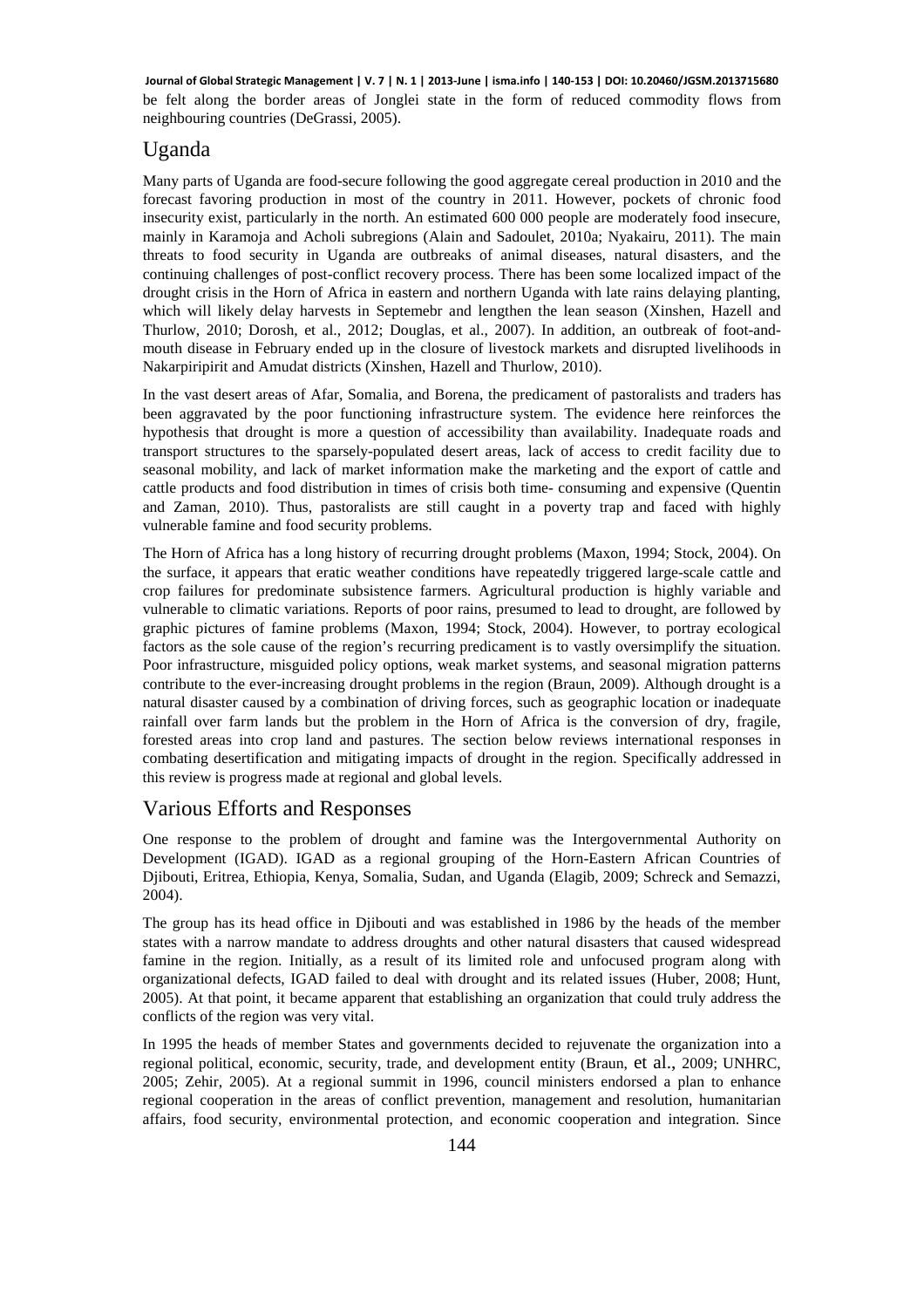2004, IGAD in its new form has been developing projects that target pastoral communities of Southwestern Ethiopia, Northwestern Kenya, southeastern Sudan, and North Eastern Uganda named the Karamoja Cluster (Braun, et al., 2009). **Journal of Global Strategic Management | V. 7 | N. 1 | 2013-June | isma.info | 140-153 | DOI: 10.20460/JGSM.2013715680**

Drought, famine, and poverty are interlinked. None of the problems can be solved without addressing the others. The three aspects of drought response include:

(a) The first is to develop a strong early warning system for drought and famine is crucial. It should be adopted at local, national, and regional levels (Birch, 2006).

(b) The second is that states should strength cooperation among neighboring countries to combat drought and prevent famine. Furthermore, building networks and collaboration with various actors in the area helps to tackle problems of drought and famine. For instance, the United Nations Convention to combat famine has recommended research on "drought and famine, identifying causal factors both natural and human, addressing specific needs of local populations and enhancing local knowledge, skills, and know how." This is an important area of collaboration (Delworth, Findell and Knutson, 2005; UNHRC, 2005).

(c) The third is to build the capacity and preparation of traditional mechanisms for combating drought is a third key factor. Some of the traditional mechanisms are collecting/harvesting rainwater in man-made ponds, diversifying grazing lands, and planting trees such as cassava that adopt to dry climates. In addition, strengthening and empowering traditional conflict resolving mechanism contributes to building relationship among and across communities, which diminishes the frequency and intensity of armed conflict, and encourages cooperative solutions to other problems-for instance, drought and famine (FAO, 2007; UNHRC, 2005) .

 However, the aim of IGAD in Eastern Africa when it was created in 1986, under a different name and in the wake of the deadly 1984 famine, was to help the Horn of Africa nations to anticipate and plan for the recurrent droughts that affect the region. Not all countries, however, have been able to implement its strategies effectively. At the point of its departure, IGAD only served as a forum for the states to discuss issues related to drought, and no state eversince has dared to raise the question of resolving conflicts or differences (Touval, 1997; Lewis, 1965).

In 2008, when the global food prices skyrocketed, famine swept across Ethiopia, threatening more than 14 million people in the Horn of Africa. Oxfam America, with support from the Bill and Melinda Gates Foundation, organized a two-step response to the crisis (Prasad and Staggenborg, 2008). The first focused on 225,000 farmers in Ethiopia most at-risk, and got them what they needed immediately-food. The second step was to organize cash-for-work projects that built dams, rehabilitated springs, and constructed roads, thereby helping the people of the Horn to strengthen their small farms and improve their resilience to future droughts (Prasad and Staggenborg, 2008).

There were other establishments that warned of the upcoming catastrophes. As evidence of a looming disaster in the region emerged in 2008, projections of the build-up of persistent drought were made by a number of respected institutions, such as the United States National Oceanic and Atmospheric Administration. It signalled in November 2008 that rainfall anomaly maps showed significant deficits in southern Somalia and southern Kenya (Braun, 1999; Chakrabarti, Srivastava and Shakya, 2009). This pattern, despite heavy rain during the autumn of 2009, was confirmed by the Famine Early Warning Systems Network, World Meteorological Organization and the European Community-funded Somali-based Food Security and Nutrition Analysis Unit, with the latter noting in February 2009 an "ongoing and sustained humanitarian crisis in Somalia", with 43 percent of the total population of the country, or around 3.2 million people, in need of emergency livelihood and life-saving assistance. Other projects–including those supported by the United States' 'Feed the Future' program, the Global Agriculture and Food Security Program, and organizations such as the Alliance for a Green Revolution in Africa–are finding new ways to bolster the productivity of small farmers across the developing world (Kaushik, 2004 and Singh, 2004).

At a time of intense debate over budgets, people around the world must remember that these kinds of investments not only save lives, improve livelihoods, and promote stability, but also save money in the long-run. Estimates show that emergency relief in famines costs seven times as much as preventing them. That is why it is more important than ever for the international community and the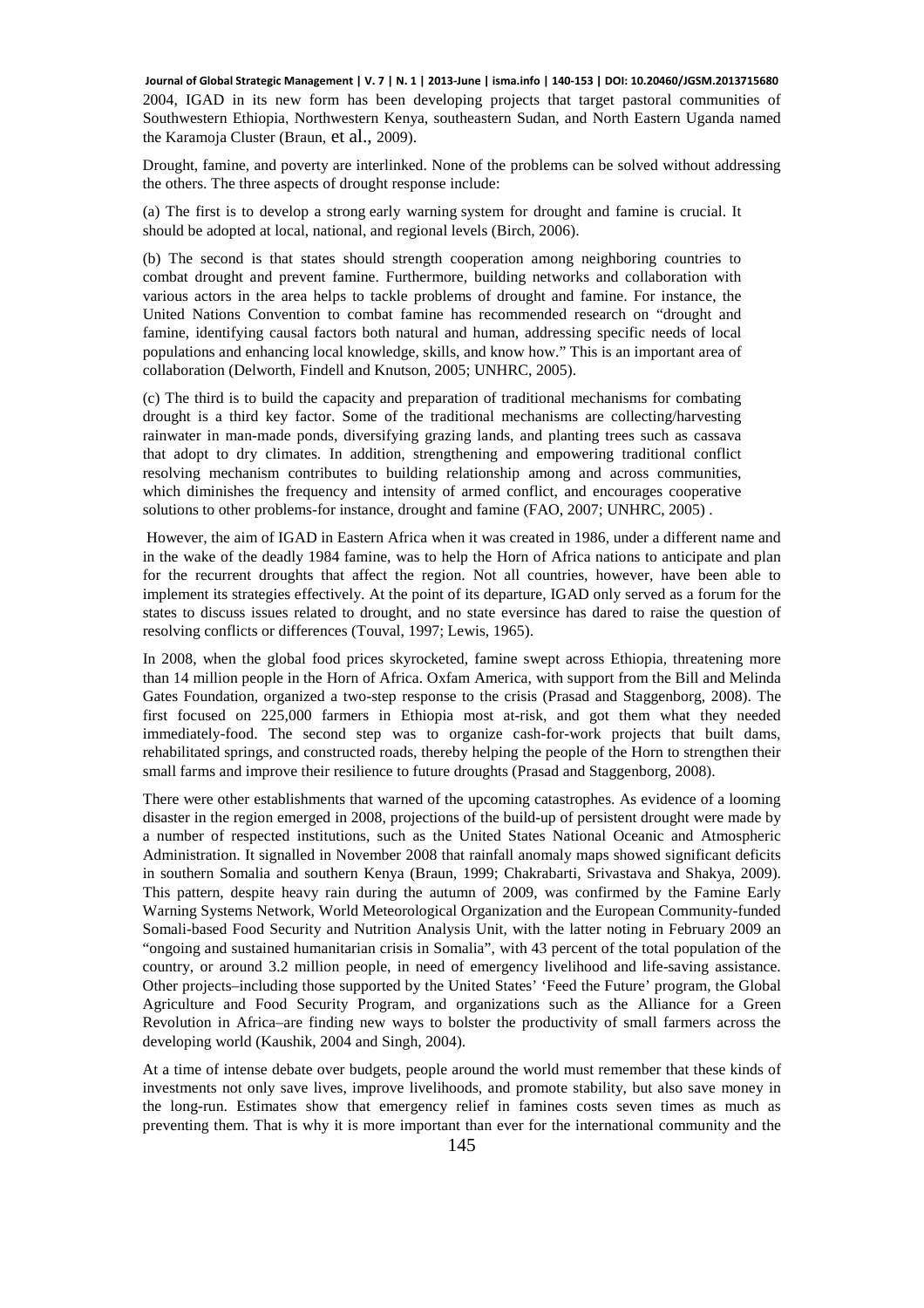African governments to continue to support programs that provide small farmers with access to quality seeds and tools as well as reliable markets necessary to become self-sufficient. It is up to them to make sure this horrible famine would not continue into the future. To once-and-for-all break this cycle of drought-led famine requires a strategic vision and action that far outstrips the ostensibly good intentions of governments in the region and the international community. Yet, there are actions that can mitigate future crises which, in part, evolve around the ways socieities–driven by politicians-make use of science and technology. **Journal of Global Strategic Management | V. 7 | N. 1 | 2013-June | isma.info | 140-153 | DOI: 10.20460/JGSM.2013715680**

#### Inadequate Governance Capacity

The responsive capacity of the regional governments to drought is low (Government of Kenya, 2004; Özşahin and Zehir, 2011). Many simply do not know what action to take and, therefore, lack longterm strategic vision for the region. Already all kinds of initiatives and projects have been, or are being explored, in order to tackle drought threats. Some of them do not work, while others do. However, changing the trends and moving towards a Horn of Africa that is more ecologically, socially, and economically sustainable is not easy–nor is it, yet, impossible. Together, many enthusiastic individuals in various private sectors, governmental, non-governmental, academic, and donor organizations can make a difference–each in their own specific ways and fields of activity.

The regional governments, by means of strong collaboration with international agencies as well as regional and non-governmental organizations should build on appropriate and sustainable strategies to tackle drought and related problems in the easterly region of the African continent that is characterized by intense poverty and food insecurity (Keen, 1994). Climate-smart agriculture, including scaled-up research on drought-resistant seeds and cross-border strategies for drought-risk reduction are essential over the medium and prolonged periods of planning; whereas, in the longer term, it is important for the countries in the Horn of Africa to prepare for recurring droughts that climate change will bring about–then, obviously with more intensity.

At this moment, heads of the states in the region possess an unprecedented opportunity to improve the lives of people by adopting practical approaches to meeting the drought-related mishaps. They have to identify the interventions and policy measures needed to achieve this goal. Let this not be disregarded that drought is a national disaster which can, indeed, be resolved through technology-based innovation, in a form that applies knowledge in development; the task force on science, technology, and innovation underscores the critical importance of knowledge and innovation for development in every country. Technological innovation and its associated institutional adjustments underpin longterm growth, and must be at the center of the regional future strategy to combat drought conditions. Innovation proposes concrete and practical steps that governments and international agencies can take to bring science, technology, and innovation to bear on development in the Horn of Africa. This can play a fundamental part in reforming drylands and reversing drought. Technology-based innovation is the long-term solution to the intervention in the Horn of Africa, as the system would monitor rainfall in the region. The regional governments' support of new technology is an important element of the innovation. In this sense, the past regional initiatives in tackling challenges of food security and climate change in the region did not have long-term strategic visions for the region (Food and Agricultural Organization, 2007; Held, et al., 2005). That is, the mechanisms for identifying the technologies which would benefit the entire region, does not currently exist.

One of the approaches by which the regional governments and their partners can apply to resolve drought conditions, such as food security and sustainable livelihoods in the region, is through the application of technological innovation that would act as the bridge between research and new ideas. Furthermore, a close working with the international community is crucial to overall success in the region–in brief, a domestic application of technology along with and international sense of collaboration to coordinate related and required measures.

The priority should be kept in mind that agriculturalists, pastoralists, and urban dwellers are in for difficult times. To become of a more awakening nature, these warnings have to be seen within the broader context of the origins of the crisis, as they are caught up in an array of other issues.

There are at least three problems facing those in power when it comes to using the available science. The first is that there was and is no systematic and consistent approach to bringing sciences into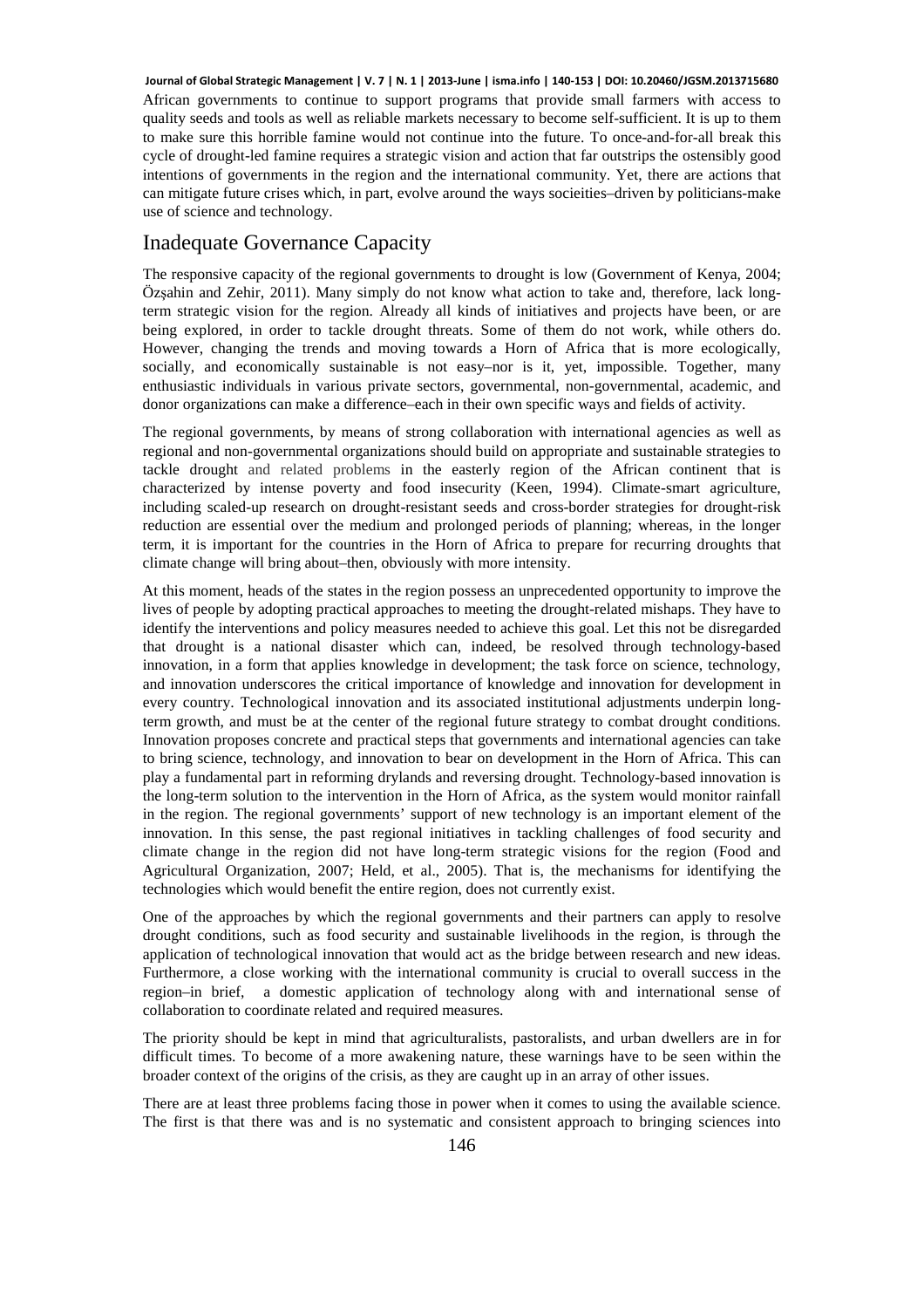policy-making. In part, this is to do with the ways that science is all too often used to confirm the opinions of those in power rather than to guide them in adifferent direction. It also has to do with the uncertainties that frequently permeate how findings are presented, and the fact that scientific advice has to be sieved through the political, administrative and operational realities of those receiving it. The second is that the scientific information being applied has to be made more contextualized. For example, 'patterns of drought impact' alone does not provide any sufficient and precise information to identify differentiated effects upon populations, cattle, and agriculture. In the case of the present crisis, a combination of satellite remote-sensing and mobile technologies that can verify and differentiate impacts are available, yet they are not coordinated and integrated sufficiently well. Finally, there is a more fundamental issue that the Horn of Africa drought illuminates. Governments in the region and the international community have to begin to prioritise drought related vulnerabilities. To date, there has rarely been any coherent action, except when a crisis is imminent. There is no overarching framework or strategy that reflects a commitment to prevent and prepare for such events. Such a significant gap offers little incentive for a systematic and consistent dialogue between scientists and politicians, and little incentive for the two to learn how to engage. **Journal of Global Strategic Management | V. 7 | N. 1 | 2013-June | isma.info | 140-153 | DOI: 10.20460/JGSM.2013715680**

#### **Notes**

1. The Horn of African region is currently under severe drought conditions, mainly in the drylands; located in Djibouti, Ethiopia, Kenya, Somalia, South Sudan and Uganda. This drought has come at the backdrop of the climate change associated with global warming and whose projections indicate occurence of more frequent and extreme climate events.

2. Many interventions aimed at improving dryland management did not achieve the adoption of new Technologies (Food and Agricultural Organization, 2007; Held, et al., 2005). Causes for low adoption include the lack of community participation in technology development, dissemination of inappropriate and expensive technologies and the indiscriminate use of direct incentives, leading to abandonment of the promoted technologies after termination of certain project based intervention. Therefore, the past interventions to improve drought conditions in the region often focused on inappropriate Technologies (Chizuni, 1994).

3. The term 'livelihood' comprises of the capabilities, assets (including both material and social resources) and activities required for a means of living. It is sustainable when it can cope with and recover from stresses and shocks and maintain or enhance its capabilities and assets. Livelihood approach inculcates a better understanding of the multi-dimensions of poverty and the factors that influence livelihoods. It helps in devising a support for poor people that builds on their strengths and livelihoods strategies and provides them with opportunities to escape from depravity. People are placed at the centre of development at various levels (micro-meso-macro). This provides an ample scope for working together with partners in a dynamic way.

4. While severe drought has undoubtedly led to the huge scale of the disaster, this crisis has been caused by people and policies, as much as by weather patterns (Chizuni, 1994). An adequate response to the current crisis must not only meet urgent humanitarian needs, but also address these underlying problems.

5. Food security and climate change are critical concerns facing this region and the world as a whole (Gray, 2000). There is a need to lay emphasis on a regional approach since whatever bedevils an individual nation affects the entire region. The member states must come up with proacticve and decisive action plans to deal with effects of climate change and attain food security for the East African region. They must commit themselves to regional initiatives to tackle drought conditions. Urgent action is required at regional, continental and global levels if today's food crisis is not to be a grim foretaste of future hunger and suffering.

6. Due to climate change which has caused erratic weather patterns, the region is now experiencing low agricultural production. It has continued to experience frequent droughts causing a recurrent problem of food shortages. There should be willingness and commitment by the respective governments in addressing the twin issues of food security and climate change so as to ensure the East African region meets the demands of food for its population. The leaders from the Horn of Africa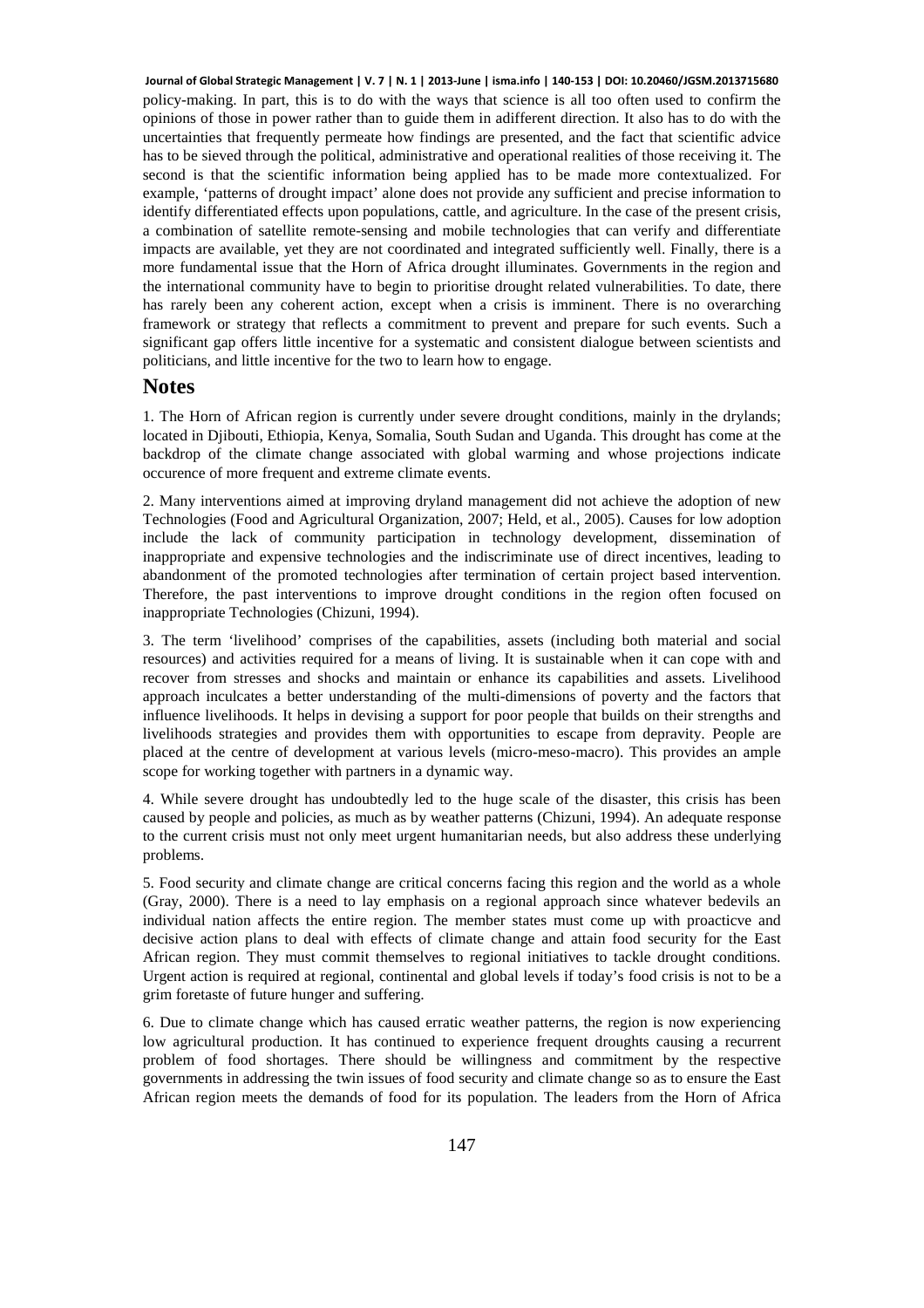region and the international community must assure of the government's commitment and desire to developed the drylands through new technologies. **Journal of Global Strategic Management | V. 7 | N. 1 | 2013-June | isma.info | 140-153 | DOI: 10.20460/JGSM.2013715680**

7. Structured government support is an important element of the innovation system. It can facilitate the development of new technologies, help establish them in the market and encourage their adoption, drive economic growth and deliver other spillover benefits, such as the development of new skills.

8. In terms of government commitments, regional governments must be assisted to mainstream programmes and policies to adapt to climate change into national and sectoral development plans. Commitment to preparing agricultural development strategies for growth is an important step, but these strategies and associated investment plans must be implemented swiftly through substantial increases in public and private national and international investment. Governments should also work with subregional centres of excellences, national platforms and relevant national institutions to establish or strengthen existing systems and networks for drought monitoring, early warning and drought impact assessment (Mwaura, Baechler, and Kiplagat, 2003). In particular, there is a need to encourage the establishment of multidisciplinary institutional mechanisms in countries to support effective disaster risk reduction implementation, involving ministries of environment and of finance and planning. Another way is to work at the international level with the donor community to deal with the contentious issue of the externalization of disaster response and its separation from mainstream development priorities by ensuring strategic links between the two.

9. There is a need to develop and strengthen systems for monitoring, early warning and adaptation to drought and desertification (Mwaura, Baechler, and Kiplagat, 2003). A drought early warning system is designed to identify climate and water supply trends and thus to detect the emergence or probability of occurrence and the likely severity of drought. Effective systems must integrate precipitation and other climatic parameters with water information, such as streamflow, snowpack, groundwater levels, reservoir and lake levels, and soil moisture, into a comprehensive assessment of current and future drought and water supply conditions (Jury, 2007). This information can reduce impacts if delivered to decision makers in a timely and appropriate format and if mitigation measures and preparedness plans are in place. Owing to the frequent occurrence of drought and the profound impacts associated with it in the Horn, governments should pay more attention to the development of national strategies or policies to reduce its economic, social and environmental consequences (Kwasi, 2009). A critical component of any strategy is a comprehensive drought monitoring system that can provide early warning of the onset and end of drought, determine its severity and deliver that information to a broad client base in many climate-sensitive and water-sensitive sectors in a timely manner. With this information, the impacts of drought can be reduced or avoided in many cases.

# **CONCLUSİON**

Drought is a natural dissersta that is caused by a combination of driving forces, such as drylands and inadequate rainfall over agricultural lands. The population of the Horn of Africa, relies on rainfall to grow its food. However, rainfall in most of the countries in the region is low, unevenly distributed, highly variable and therefore unreliable. As the region has limited water resources, the scale and duration of rainfall is the main climatic factor determining land productivity. Excessive drought periods do not only have a negative direct impact on land productivity (impacting croplands and grazing areas), but have also stimulated further land deterioration through desiccation processes, causing shrinkage and cracking of the soil. It therefore negatively impacts food security both directly and indirectly. A comparison between food security conditions and ecological conditions in the region, shows a remarkable correlation between food insecurity and aridity. For instance, in many of the desert, arid and semi-arid steppe regions of Ethiopia, Somalia, Djibouti, Kenya and Uganda, food security is highly and extremely insecure. This indicates the importance of drought in explaining food insecurity, famine and poverty. Another issue is that there have always been cycles of drought and flooding in the region. Hence, the population of the region has always lived with an unstable environment, and has therefore not been able to develop specific coping strategies.

The various international efforts and responses to combat drought conditions in the region focused on only a few aspects and in an isolated manner without applying integrated approaches. A range of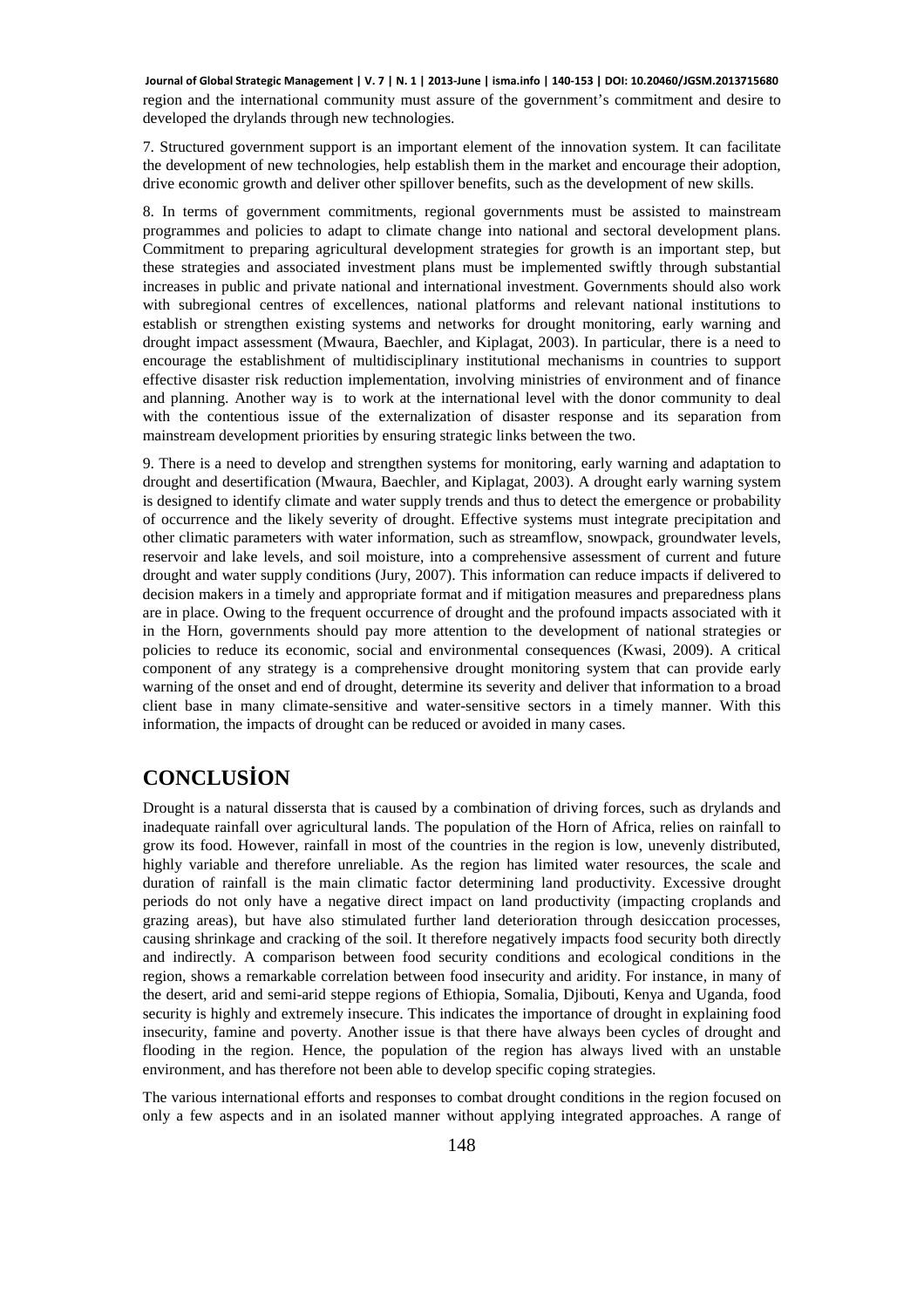technological options is available as solutions to the problems faced by the countries in the region. The lack of introducing modern technologies in the region shows that they are either too sophisticated or costly for them to fund. **Journal of Global Strategic Management | V. 7 | N. 1 | 2013-June | isma.info | 140-153 | DOI: 10.20460/JGSM.2013715680**

This paper argues that international responses to drought conditions in East Africa should be focused on long lasting solution to tackle the worsing crisis. There is a need for the international community, African Development Bank, African Union, alongside African nations and private individuals, to provide technological options and innovations in the form of aid to help relieve the region from its worst drought conditions. Continued, large-scale, multisectoral response is critical to prevent future drought and to support livelihoods, especially for poor agropastoral households. Their support must be provided to ensure that they are able not only to rebuild the livelihoods of the people in a short term, but ensure that these livelihoods are sustainable, more resilient and diversified in the longer term. Addressing drought in the region requires a multifaceted and multicultural long-term approach. This paper concludes that modern technologies and innovations are long-lasting solution to drought in the region as the systems can monitor drought and rainfall, help irrigation, water control and consumption in a more efficient way.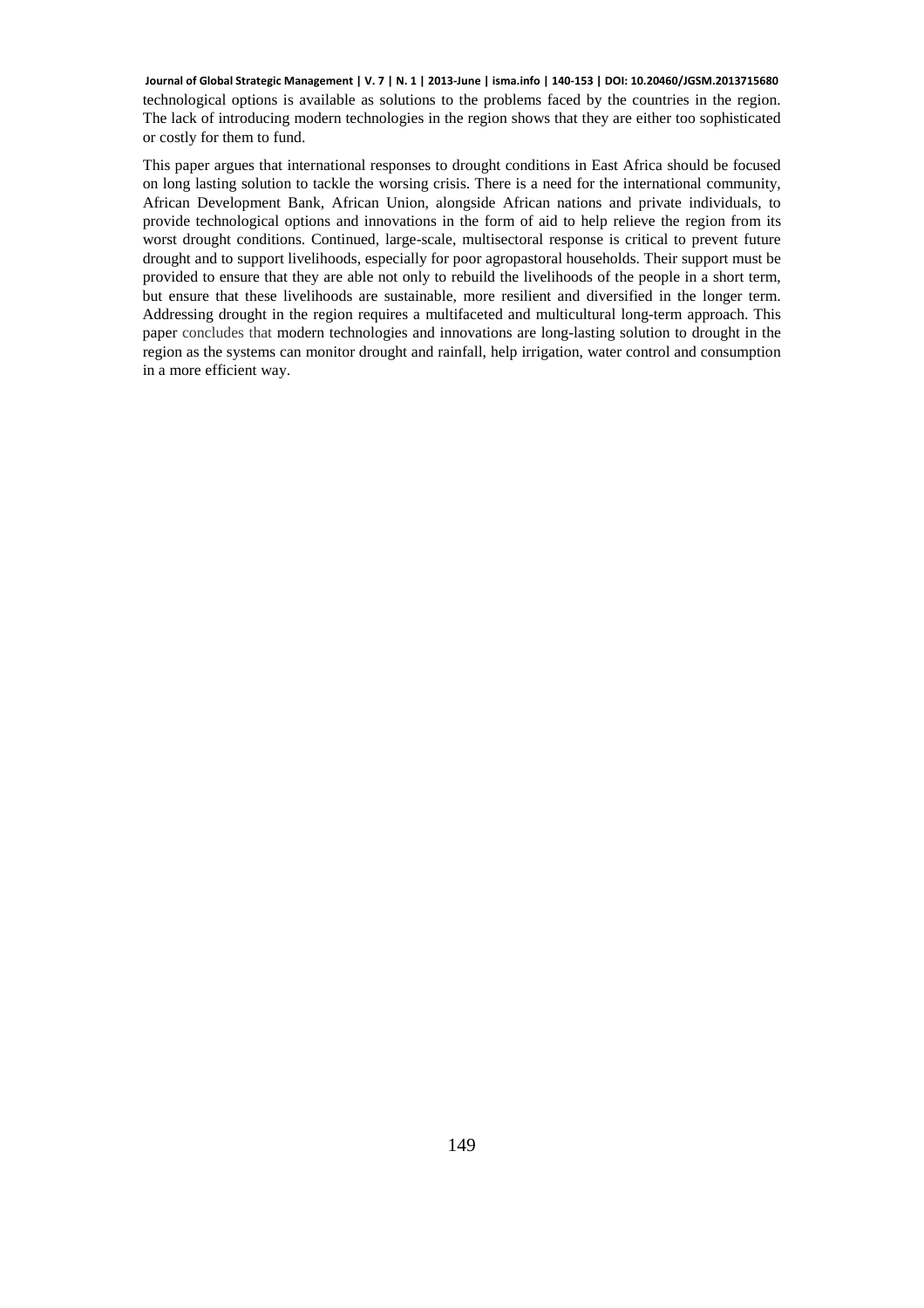#### **REFERENCES Journal of Global Strategic Management | V. 7 | N. 1 | 2013-June | isma.info | 140-153 | DOI: 10.20460/JGSM.2013715680**

Alain, De Janvry and Sadoulet, Elisabeth. (2010a). "Agriculture for Development in Africa: Businessas-Usual or New Departures?" Journal of African Economics, Vol. 19, Issue 2, ii7–ii39.

Alley, W.M. (1984). "The Palmer Drought Severity Index: limitations and Assumptions." Journal of Climate and Applied Meteorology, Vol. 23, 1100-1109.

Arnell, N.W. (2006). "Global Impacts of Abrupt Climate Change: An Initial Assessment." Working Paper 99, 450-460.

Barrett, Christopher B. (2005). "Rural Poverty Dynamics: Development Policy Implications." Agricultural Economics, Vol. 32, Issue 1, 45–60.

Birch, Isobel. (2006). "Political Integration: From Above or from Below? A Perspective from Pastoralist Areas of East Africa" Unpublished MSc Dissertation, School of Oriental and African Studies (SOAS), London.

Braun, Joachim, von, Tesfaye Webb, Teklu and Patrick. (1999). Famine in Africa: Causes, Responses and Prevention. Baltimore, MD: The John Hopkins University Press, p. 18.

Braun, Joachim, Von. (2009). "Addressing the Food Crisis: Governance, Market Functioning, and Investment in Public Goods." Food Security. Vol. 1, Issue 1, 9–15.

Bryceson, Deborah Fahy. (2006). "Fragile Cities: Fundamentals of Urban Life in East and Southern Africa." in: African Urban Economies: Viability, Vitality or Vitiation?, (ed.). Deborah Fahy Bryceson and Deborah Potts. London: Palgrave Macmillan. Insurance in Developing Economies*.*" Journal of Public Economics, Vol. 90, Issue 12, 2351–56.

Burney, A. Jennifer and Rosamond, L. Naylor. (2011). "Smallholder Irrigation as a Poverty Alleviation Tool in Sub-Saharan Africa." World Development, Vol. 40 Issue1, 110–23.

Burney, et al. (2010). "Solar-Powered Drip Irrigation Enhances Food Security in the Sudano-Sahel." Proceedings of the National Academy of Sciences, Vol. 107, Issue 5, 1848–53.

Chakrabarti, D., Srivastava, S. and Shakya, B. (2009). "Indigenous Knowledge of the Vulnerable Communities Living in Drought Prone Areas of Rajasthan, India", in: Indigenous Knowledge for Disaster Risk Reduction in South Asia. New Delhi: SAARC Disaster Management Centre, 49-79.

Chizuni, J. M. (1994). "Food Policies and Food Security in Zambia." Nordic Journal of African Studies, Vol. 3, Issue 1, 46-51.

Mwaura, Ciru, Baechler, Gunther and Kiplagat, Bethuell, "Background to Conflicts in the IGAD Region," in: Early Warning and Conflict Management in the Horn of Africa, (ed.). Ciru Mwaura and Susanne Schmeidl, Lawrenceville, NJ: Red Sea, 2003, p. 34.

Collier, Paul. (2008). "The Politics of Hunger: How Illusion and Greed Fan the Food Crisis." Foreign Affairs, Vol. 87, Issue 6, 67–79.

Collins, R. (2002). "More than a Pipe Dream?" in: Water and Wastewater, Vol. 13, Issue 9.

Conceição, et al. (2011). *"*Food Security and Human Development in Africa: Strategic Considerations and Directions for Further Research." African Development Review, Vol. 23, Issue 2, 237–46.

Darkoh, M. B. K. (2003). "Regional Perspectives on Agriculture and Biodiversity in the Dry Lands of Africa." Journal of Arid Environments, Vol. 54, Issue 2, June 2003, pp. 261-279.

Davidson, B. (1969). Australia Wet or Dry: The Physical and Economic Limits to the Expansion of Irrigation. Melbourne University Press, 1969, 5.

Davies, D. (2009), "Somali Pirates Increase the Stakes." Africa prospects, October 2009, pp. 12-15.

De Wit, Maarten and Stankiewicz, Jacek. (2006). "Changes in Surface Water Supply across African with Predicted Climate Change." Science, Vol. 311, Issue 5769, 1917–21.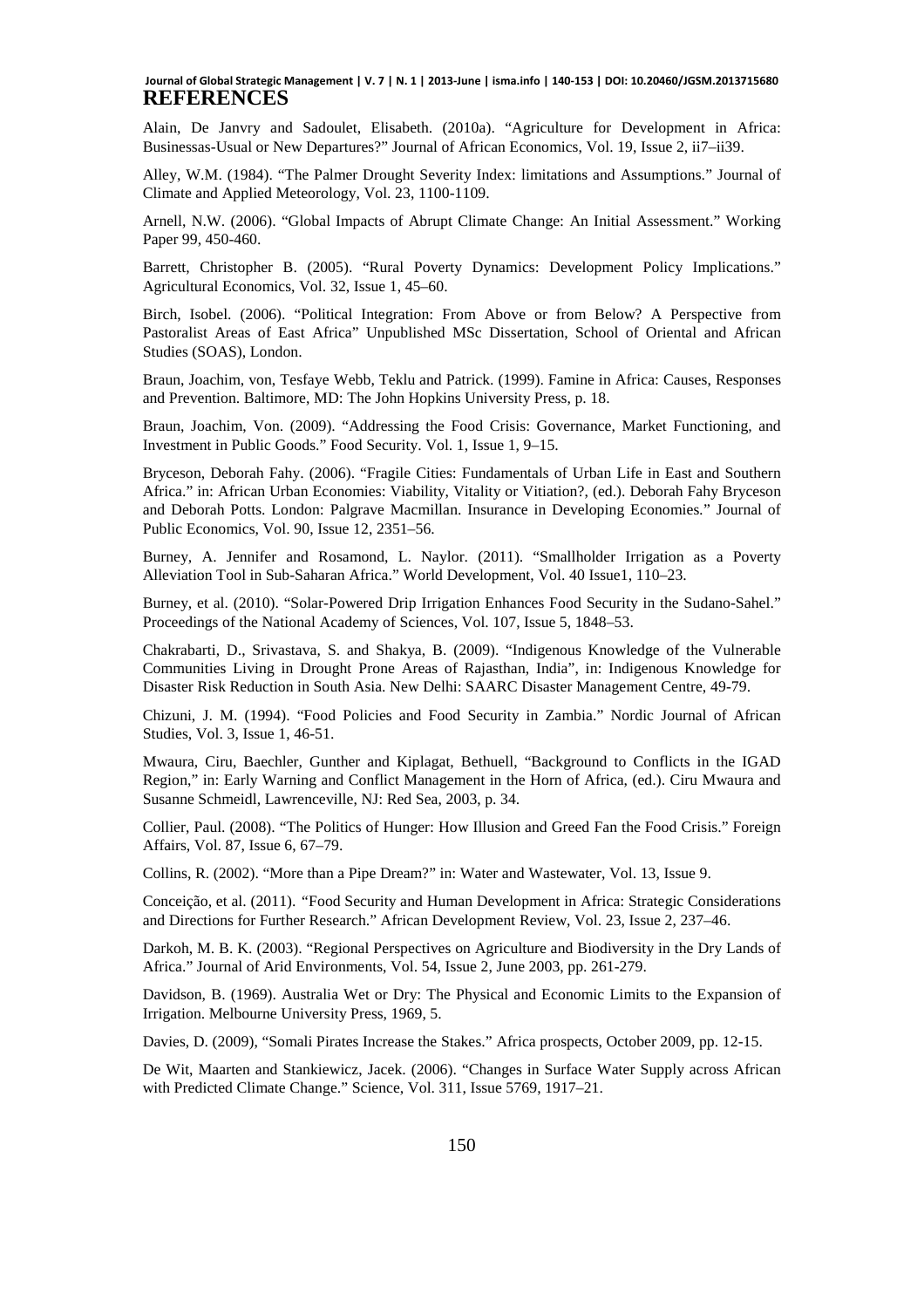DeGrassi, Aaron. (2005). "Transport, Poverty and Agrarian Change in Africa: Models, Mechanisms and New Ways Forward." Institute for Development Studies Bulletin, Vol. 36, Issue 2, 52–57. **Journal of Global Strategic Management | V. 7 | N. 1 | 2013-June | isma.info | 140-153 | DOI: 10.20460/JGSM.2013715680**

Delworth, T. L., J. Lu., Findell, K.. and Knutson, T. R. (2005). "Simulation of Sahel Drought in the 20th and 21st Centuries. Proc. Natl. Acad. Sci. USA, 102, 17 891–17 896, doi:10.1073/pnas.0509057102.

Dewar, Robert, E. and Wallis, James, R. (1999). "Geographical Patterning in Interannual Rainfall Variability in the Tropics and Near Tropics: An L-Moments Approach." Journal of Climate. Vol. 12, Issue 12, 3457-3466.

Dorosh, et al. (2012). "Road Connectivity, Population, and Crop Production in Sub-Saharan Africa." Agricultural Economics, Vol. 43, Issue 1, 89–103.

Douglas, et al. (2007). "Policy East Africa". Merriam-Webster's Geographical Dictionary, 3rd (ed.). 2001. Springfield, MA: Merriam-Webster, Inc.; p. 339.

Dracup, J. A., Lee K. S., and Paulson, E. G. Jr. (1980). "On the Definition of Droughts." Wat. Resour. Res. Vol. 16, Issue 2, 297-302.

Edkins, Jenny. (2000). "Whose Hunger?: Concepts of Famine, Practices of Aid." Minneapolis: University of Minnesota Press, p. 20.

Edwards, S. (2008). "Social breakdown in Darfur", Forced Migration Review. Vol. 31, October 2008, pp. 23-24.

Elagib, N. (2009). "Assessment of Drought Across Central Sudan Using UNEP Dryness Ratio." Hydrological Research, Vol. 40, Issue 5, 481-494.

Ellis, J. E. and Swift, D. M. (1988). "Stability of African Pastoral Ecosystems: Alternate Paradigms and Implications for Development". Journal of Range Management, Vol. 41, 450–459.

Elodie, et al. (2010). "The Household Food Insecurity Access Scale and an Index-Member Dietary Diversity Score Contribute Valid and Complementary Information on Household Food Insecurity in an Urban West-African Setting." *The Journal of Nutrition* 140 (12): 2233–40.

Food and Agricultural Organization (FAO). (2007). "Horn of Africa: Consultations on Food Security: Executive Summary of Country Reports for Discussion at a Multi-Country Consultation." Nairobi, June 25-26, (Rome: FAO, 2007).

Government of Kenya. (2004). Kenya Review and Appraisal Final Report on the Implementation of the Beijing Platform for Action, (Beijing+10), 1994–2004. Nairobi.

Gray, S. (2000). "A Memory of Loss: Ecological Politics, Local History, and the Evolution of Karimojong Violence." Human Organization. Vol. 59, Issue 4, 401-18.

Ha-Joon, Chang. (2009). "Rethinking Public Policy in Agriculture: Lessons from History, Distant and Recent." Journal of Peasant Studies, Vol. 36, Issue 3, 477–515.

Hazell, Peter B. R., and Ulrich, Hess. (2010). "Drought Insurance for Agricultural Development and Food Security in Dryland Areas." Food Security. Vol. 2, Issue 4, 395–405.

Heddinghaus, T.R. and Sabol, P. (1991). "A Review of the Palmer Drought Severity Index and Where do we Go from here? In: Proc. 7th Conf. On Applied Climatology, September 10-13,1991. American Meteorological Society, Boston, 242-246.

Held, et al. (2005). "Simulation of Sahel Drought in the 20th and 21st centuries." Proc. Nat. Acad. Sci. Vol. 102, 17891-17896.

Henriques, A. G. and Santos, M. J.J. (1999). "Regional Drought Distribution Model." Physics and Chemistry of the Earth, Part B: Hydrology, Oceans and Atmosphere, European Water Resources and Climate Change Processes." Vol. 24, Issue 1/2, 19-22.

Huber, Joseph. (2008). "The Global Diffusion of Environmental Innovations: The Standpoint of Ecological Modernization Theory." Global Environmental Change Vol. 18, 360–367.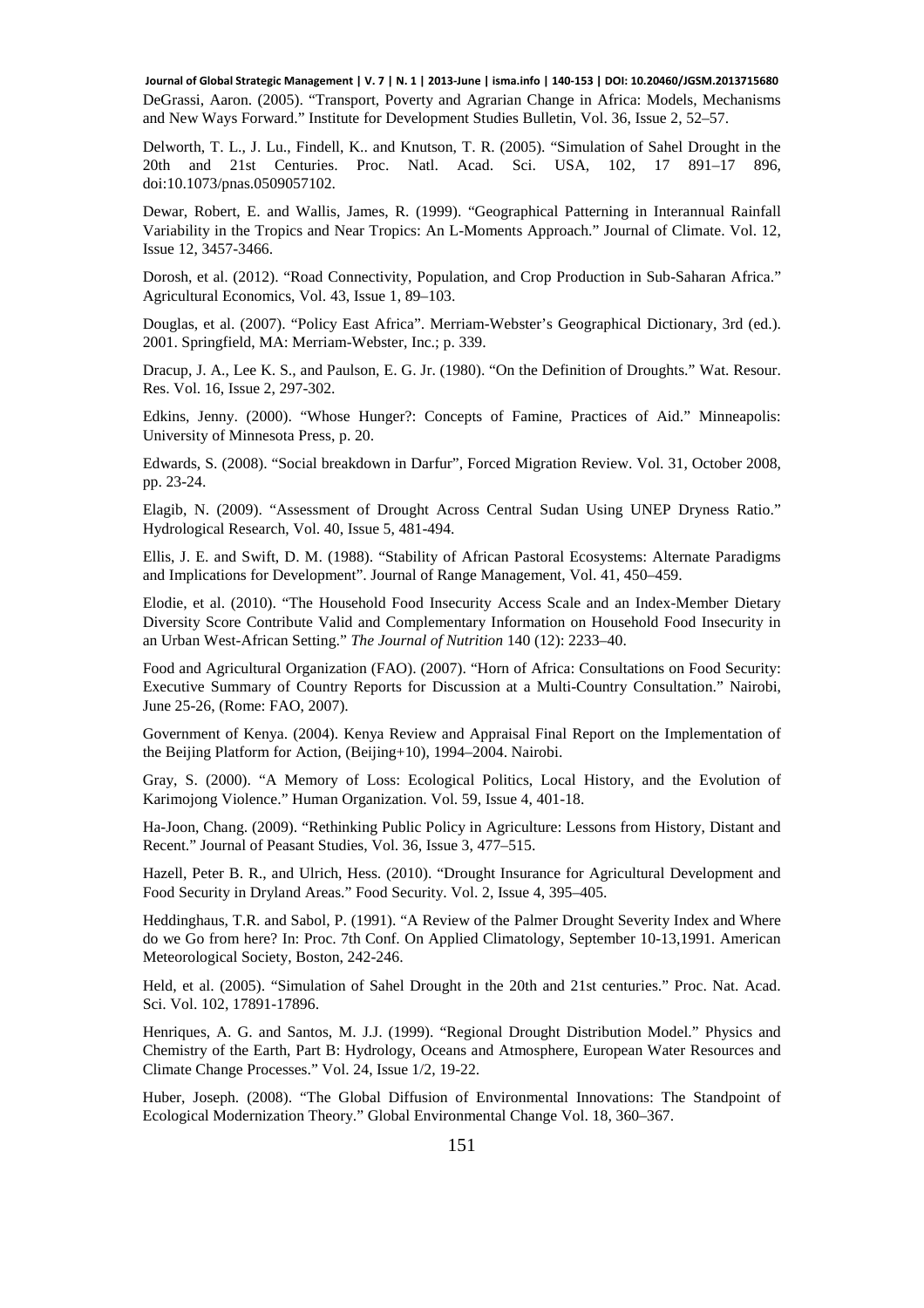Hunt, Joseph M. (2005). "The Potential Impact of Reducing Global Malnutrition on Poverty Reduction and Economic Development." Asia Pacific Journal of Clinical Nutrition. Vol. 14, Issue S, 10–38. **Journal of Global Strategic Management | V. 7 | N. 1 | 2013-June | isma.info | 140-153 | DOI: 10.20460/JGSM.2013715680**

Joireman, Sandra, Fullerton. (1997). "Institutional Change in the Horn of Africa." Universal-Publishers, p. 1.

Jury, M. R. (2007). "Economic Impacts of Climate Variability in South Africa and Development of Resource Prediction Models." Journal of Applied Meteorology. Vol. 41, Issue 1, 46-55.

Kaushik, P. D. and Nirvikar, Singh. (2004). "Information Technology and Broad-Based Development: Preliminary Lessons from North India." World Development. Vol. 32, Issue 4, 591–607.

Keddy, P.A. (2007). "Plants and Vegetation: Origins, Processes, Consequences." Cambridge University Press, Cambridge, UK. p. 666.

Keen, David. (1994). The Benefits of Famine: A Political Economy of Famine and Relief in Southwestern Sudan, 1983-1989. New Jersey: Princeton University Press, 4.

Kwasi, Fosu Augustin. (2009). "Inequality and the Impact of Growth on Poverty: Comparative Evidence for Sub-Saharan Africa." Journal of Development Studies. Vol. 45 Issue 5, 726–45.

Lewis, I. M. (1965). "The Modern History of Somaliland from Nation to State." New York: Frederick A. Praeger, Publishers, p. 1.

Lotta, Themnér and Wallensteen, Peter. (2011). "Armed Conflict, 1946–2010." Journal of Peace Research, Vol. 48, Issue 4, 525–36.

Maxon, Robert, M. (1994). "East Africa: An Introductory History." Vol. 2, Revised edition, West Virginia University, p. 1

Nyakairu, F. (2011). "FAO Horn of Africa Drought: Drought Emergency." 18 August 2011. From: http://www.fao.org/fileadmin/templates/tc/tce/pdf/FAO\_ongoing\_response\_to\_the\_drought\_in\_the\_H orn\_of\_Africa.pdf.

Özşahin, Mehtap, Zehir, Cemal, and Acar, Zafer. (2011), Linking Leadership Style To Firm Performance: The Mediating Effect Of The Learning Orientation, 7th International Strategic Management Conference, 30 June-2 July, 2011, Paris-France, Science Direct, Elsevier Procedia Social and Behavioral Sciences.

Prasad, PVV, and Staggenborg, S. A. (2008). "Impacts of Drought and/or Heat Stress on Physiological, Developmental, Growth, and Yield Processes of Crop plants." In: Ajuha LR, Reddy VR, Saseendran SA, Yu Q (eds.). Response of Crops to limited Water: Understanding and Modeling Water Stress Effects on Plant Growth processes. American Society of Agronomy/Crop Science Society of America/Soil Science Society of America, Madison, WI, 301–356.

Quentin, Wodon and Zaman, Hassan. (2010). "Higher Food Prices in Sub-Saharan Africa: Poverty Impact and Policy Responses." World Bank Research Observer. Vol. 25, Issue 1, 157–76.

Safra, Jacob, E. (2002). "The New Encyclopædia Britannica. Encyclopædia Britannica Inc, p. 61.

Schreck, C. J. and Semazzi, F. H. M. (2004). "Variability of the Recent Climate of Eastern Africa." International Journal of Climatology. Vol. 24, Issue 6, 681-701.

Shaohua, Chen and Ravallion, Martin. (2010). "The Developing World Is Poorer than We Thought, But No Less Successful in the Fight against Poverty." The Quarterly Journal of Economics, Vol. 125, Issue 4, 1577–1625.

Stock, Robert. (2004). "Africa South of the Sahara, Second Edition: A Geographical Interpretation." The Guilford Press, p. 26.

Şarlak, N. Kahya, E., and Bég, O. (2009). "Critical Drought Analysis: Case Study of Göksu River (Turkey) and North Atlantic Oscillation Influences." J. Hydrol. Eng., Vol. 14, Issue 8, 795–802.